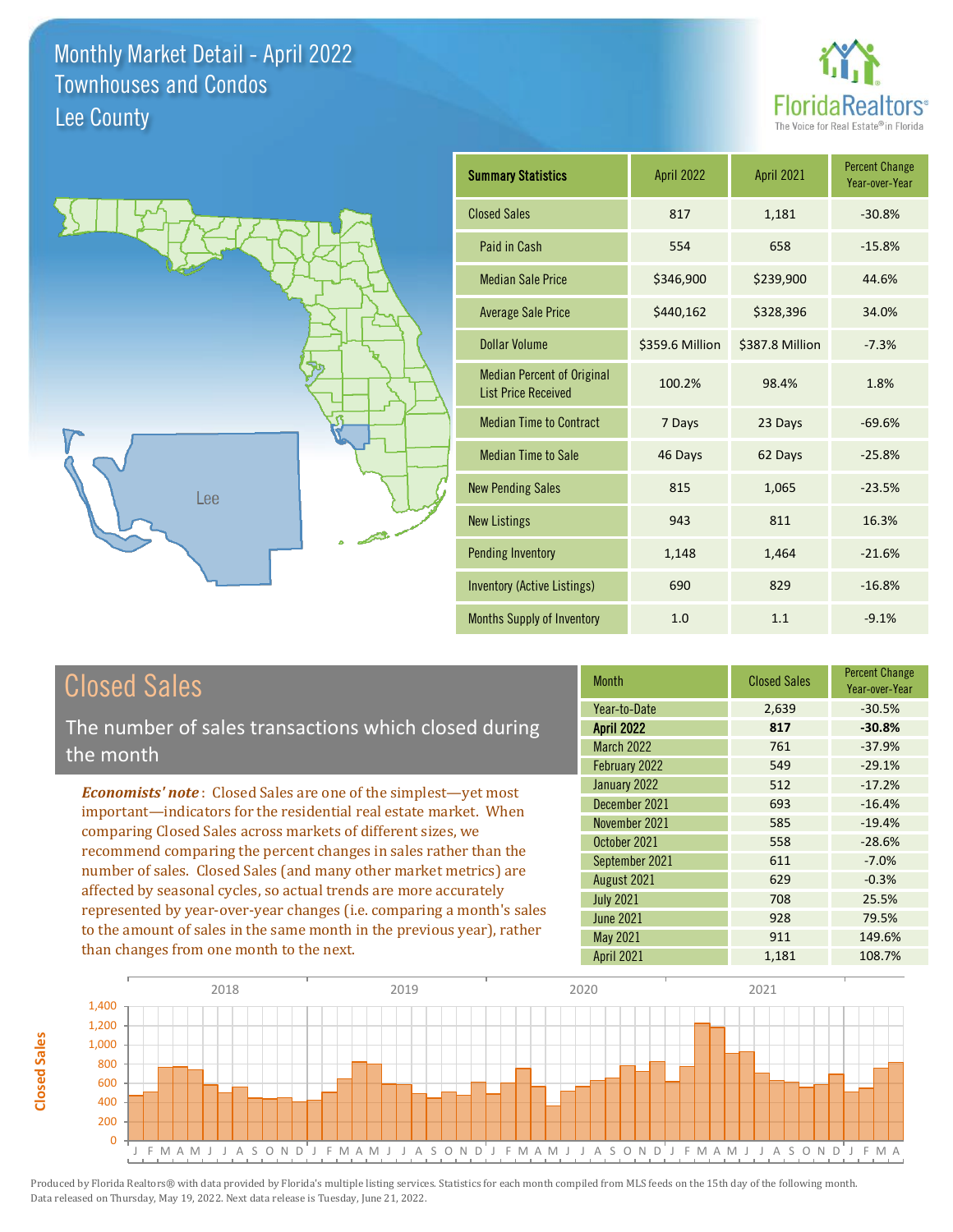

510 91.7%

410 66.0%

| Cash Sales                                                                     | <b>Month</b>      | <b>Cash Sales</b> | <b>Percent Change</b><br>Year-over-Year |
|--------------------------------------------------------------------------------|-------------------|-------------------|-----------------------------------------|
|                                                                                | Year-to-Date      | 1,730             | $-19.6%$                                |
| The number of Closed Sales during the month in which                           | <b>April 2022</b> | 554               | $-15.8%$                                |
| buyers exclusively paid in cash                                                | <b>March 2022</b> | 494               | $-30.1%$                                |
|                                                                                | February 2022     | 367               | $-18.1%$                                |
|                                                                                | January 2022      | 315               | $-6.8%$                                 |
|                                                                                | December 2021     | 417               | $-3.5%$                                 |
| <b>Economists' note:</b> Cash Sales can be a useful indicator of the extent to | November 2021     | 350               | $-5.1%$                                 |
| which investors are participating in the market. Why? Investors are            | October 2021      | 340               | $-9.3%$                                 |
| far more likely to have the funds to purchase a home available up front,       | September 2021    | 367               | 15.8%                                   |
| whereas the typical homebuyer requires a mortgage or some other                | August 2021       | 372               | 17.7%                                   |

July 2021

June 2021



## Cash Sales as a Percentage of Closed Sales

form of financing. There are, of course, many possible exceptions, so

this statistic should be interpreted with care.

The percentage of Closed Sales during the month which were Cash Sales

*Economists' note* : This statistic is simply another way of viewing Cash Sales. The remaining percentages of Closed Sales (i.e. those not paid fully in cash) each month involved some sort of financing, such as mortgages, owner/seller financing, assumed loans, etc.

| <b>Month</b>      | <b>Percent of Closed</b><br>Sales Paid in Cash | <b>Percent Change</b><br>Year-over-Year |
|-------------------|------------------------------------------------|-----------------------------------------|
| Year-to-Date      | 65.6%                                          | 15.9%                                   |
| <b>April 2022</b> | 67.8%                                          | 21.7%                                   |
| <b>March 2022</b> | 64.9%                                          | 12.5%                                   |
| February 2022     | 66.8%                                          | 15.4%                                   |
| January 2022      | 61.5%                                          | 12.4%                                   |
| December 2021     | 60.2%                                          | 15.5%                                   |
| November 2021     | 59.8%                                          | 17.7%                                   |
| October 2021      | 60.9%                                          | 26.9%                                   |
| September 2021    | 60.1%                                          | 24.7%                                   |
| August 2021       | 59.1%                                          | 18.0%                                   |
| <b>July 2021</b>  | 57.9%                                          | 32.2%                                   |
| <b>June 2021</b>  | 55.0%                                          | 6.8%                                    |
| May 2021          | 57.8%                                          | 15.4%                                   |
| April 2021        | 55.7%                                          | 15.8%                                   |

May 2021 527 527 188.0%

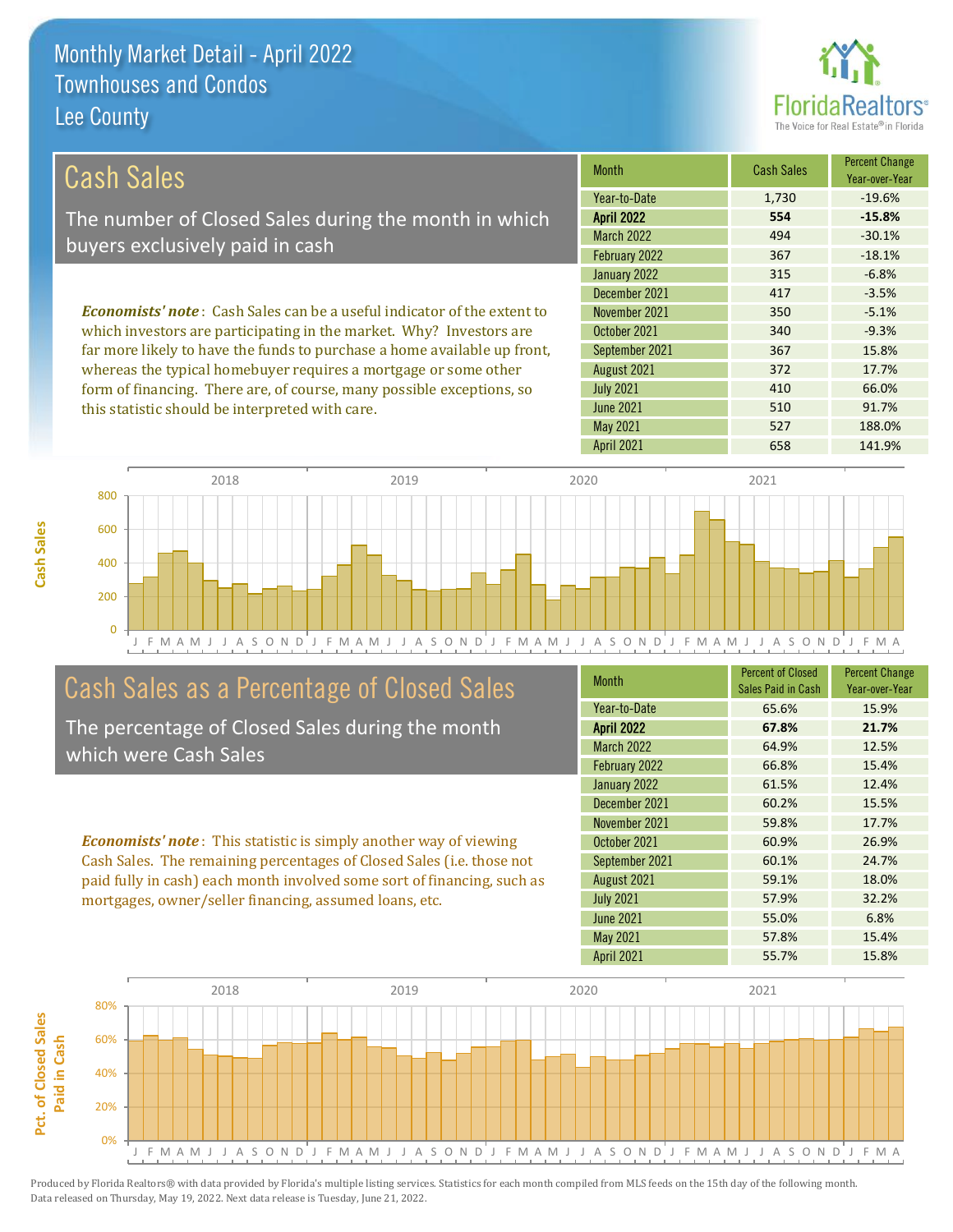

| <b>Median Sale Price</b>                                                  | <b>Month</b>      | <b>Median Sale Price</b> | <b>Percent Change</b><br>Year-over-Year |
|---------------------------------------------------------------------------|-------------------|--------------------------|-----------------------------------------|
|                                                                           | Year-to-Date      | \$320,000                | 39.1%                                   |
| The median sale price reported for the month (i.e. 50%                    | <b>April 2022</b> | \$346,900                | 44.6%                                   |
| of sales were above and 50% of sales were below)                          | <b>March 2022</b> | \$317,000                | 38.4%                                   |
|                                                                           | February 2022     | \$315,000                | 40.0%                                   |
|                                                                           | January 2022      | \$298,250                | 30.8%                                   |
| <b>Economists' note:</b> Median Sale Price is our preferred summary       | December 2021     | \$295,000                | 27.2%                                   |
| statistic for price activity because, unlike Average Sale Price, Median   | November 2021     | \$277,000                | 28.8%                                   |
| Sale Price is not sensitive to high sale prices for small numbers of      | October 2021      | \$275,050                | 25.9%                                   |
| homes that may not be characteristic of the market area. Keep in mind     | September 2021    | \$255,000                | 18.6%                                   |
| that median price trends over time are not always solely caused by        | August 2021       | \$260,000                | 26.8%                                   |
| changes in the general value of local real estate. Median sale price only | <b>July 2021</b>  | \$245,501                | 24.6%                                   |
| reflects the values of the homes that sold each month, and the mix of     | <b>June 2021</b>  | \$255,000                | 32.8%                                   |
| the types of homes that sell can change over time.                        | May 2021          | \$248,900                | 24.5%                                   |
|                                                                           | <b>April 2021</b> | \$239,900                | 6.6%                                    |



## Average Sale Price

The average sale price reported for the month (i.e. total sales in dollars divided by the number of sales)

*Economists' note* : Usually, we prefer Median Sale Price over Average Sale Price as a summary statistic for home prices. However, Average Sale Price does have its uses—particularly when it is analyzed alongside the Median Sale Price. For one, the relative difference between the two statistics can provide some insight into the market for higher-end homes in an area.

| Month             | <b>Average Sale Price</b> | <b>Percent Change</b><br>Year-over-Year |
|-------------------|---------------------------|-----------------------------------------|
| Year-to-Date      | \$406,567                 | 29.4%                                   |
| <b>April 2022</b> | \$440,162                 | 34.0%                                   |
| <b>March 2022</b> | \$400,945                 | 29.5%                                   |
| February 2022     | \$399,893                 | 33.2%                                   |
| January 2022      | \$368,470                 | 17.8%                                   |
| December 2021     | \$391,253                 | 25.9%                                   |
| November 2021     | \$346,567                 | 23.2%                                   |
| October 2021      | \$337,968                 | 22.7%                                   |
| September 2021    | \$329,163                 | 23.8%                                   |
| August 2021       | \$328,936                 | 24.4%                                   |
| <b>July 2021</b>  | \$331,205                 | 30.3%                                   |
| <b>June 2021</b>  | \$339,648                 | 36.7%                                   |
| May 2021          | \$339,824                 | 35.0%                                   |
| April 2021        | \$328,396                 | 6.0%                                    |



Produced by Florida Realtors® with data provided by Florida's multiple listing services. Statistics for each month compiled from MLS feeds on the 15th day of the following month. Data released on Thursday, May 19, 2022. Next data release is Tuesday, June 21, 2022.

**Average Sale Price**

**Average Sale Price**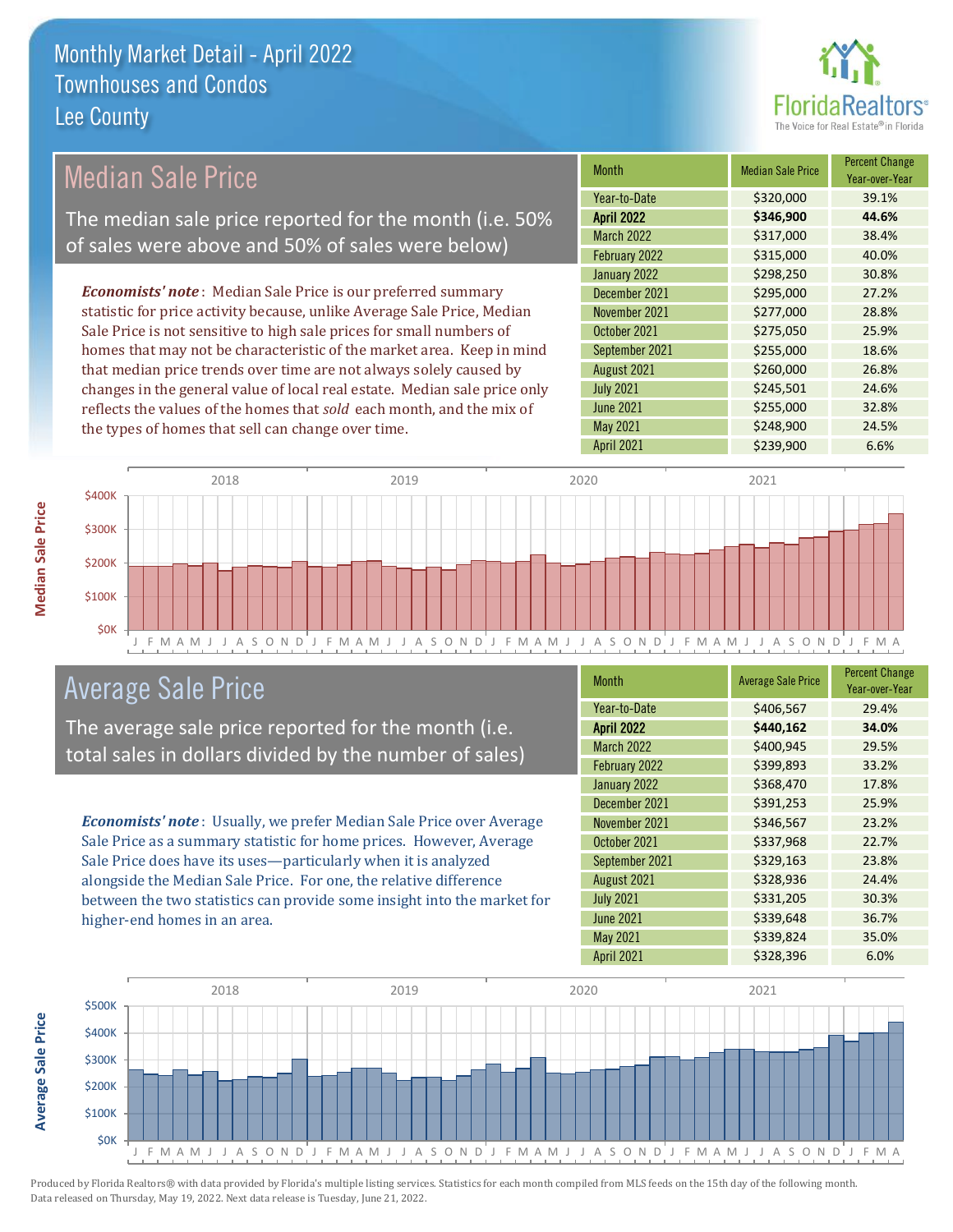

### ollar Volume

The sum of the sale prices for all sales which closed during the month

*Economists' note* : Dollar Volume is simply the sum of all sale prices in a given time period, and can quickly be calculated by multiplying Closed Sales by Average Sale Price. It is a strong indicator of the health of the real estate industry in a market, and is of particular interest to real estate professionals, investors, analysts, and government agencies. Potential home sellers and home buyers, on the other hand, will likely be better served by paying attention to trends in the two components of Dollar Volume (i.e. sales and prices) individually.

| Month             | <b>Dollar Volume</b> | <b>Percent Change</b><br>Year-over-Year |
|-------------------|----------------------|-----------------------------------------|
| Year-to-Date      | \$1.1 Billion        | $-10.1%$                                |
| <b>April 2022</b> | \$359.6 Million      | $-7.3%$                                 |
| <b>March 2022</b> | \$305.1 Million      | $-19.6%$                                |
| February 2022     | \$219.5 Million      | $-5.5%$                                 |
| January 2022      | \$188.7 Million      | $-2.4%$                                 |
| December 2021     | \$271.1 Million      | 5.2%                                    |
| November 2021     | \$202.7 Million      | $-0.7%$                                 |
| October 2021      | \$188.6 Million      | $-12.4%$                                |
| September 2021    | \$201.1 Million      | 15.2%                                   |
| August 2021       | \$206.9 Million      | 24.0%                                   |
| <b>July 2021</b>  | \$234.5 Million      | 63.6%                                   |
| <b>June 2021</b>  | \$315.2 Million      | 145.4%                                  |
| May 2021          | \$309.6 Million      | 236.9%                                  |
| April 2021        | \$387.8 Million      | 121.1%                                  |



## Median Percent of Original List Price Received

The median of the sale price (as a percentage of the original list price) across all properties selling during the month

*Economists' note* : The Median Percent of Original List Price Received is useful as an indicator of market recovery, since it typically rises as buyers realize that the market may be moving away from them and they need to match the selling price (or better it) in order to get a contract on the house. This is usually the last measure to indicate a market has shifted from down to up, so it is what we would call a *lagging* indicator.

| <b>Month</b>      | Med. Pct. of Orig.<br><b>List Price Received</b> | <b>Percent Change</b><br>Year-over-Year |
|-------------------|--------------------------------------------------|-----------------------------------------|
| Year-to-Date      | 100.0%                                           | 2.9%                                    |
| <b>April 2022</b> | 100.2%                                           | 1.8%                                    |
| March 2022        | 100.1%                                           | 2.8%                                    |
| February 2022     | 100.0%                                           | 3.5%                                    |
| January 2022      | 100.0%                                           | 4.2%                                    |
| December 2021     | 100.0%                                           | 4.2%                                    |
| November 2021     | 100.0%                                           | 4.1%                                    |
| October 2021      | 100.0%                                           | 4.1%                                    |
| September 2021    | 100.0%                                           | 4.5%                                    |
| August 2021       | 100.0%                                           | 5.0%                                    |
| <b>July 2021</b>  | 100.0%                                           | 5.3%                                    |
| <b>June 2021</b>  | 100.0%                                           | 5.6%                                    |
| May 2021          | 99.6%                                            | 5.4%                                    |
| <b>April 2021</b> | 98.4%                                            | 3.5%                                    |

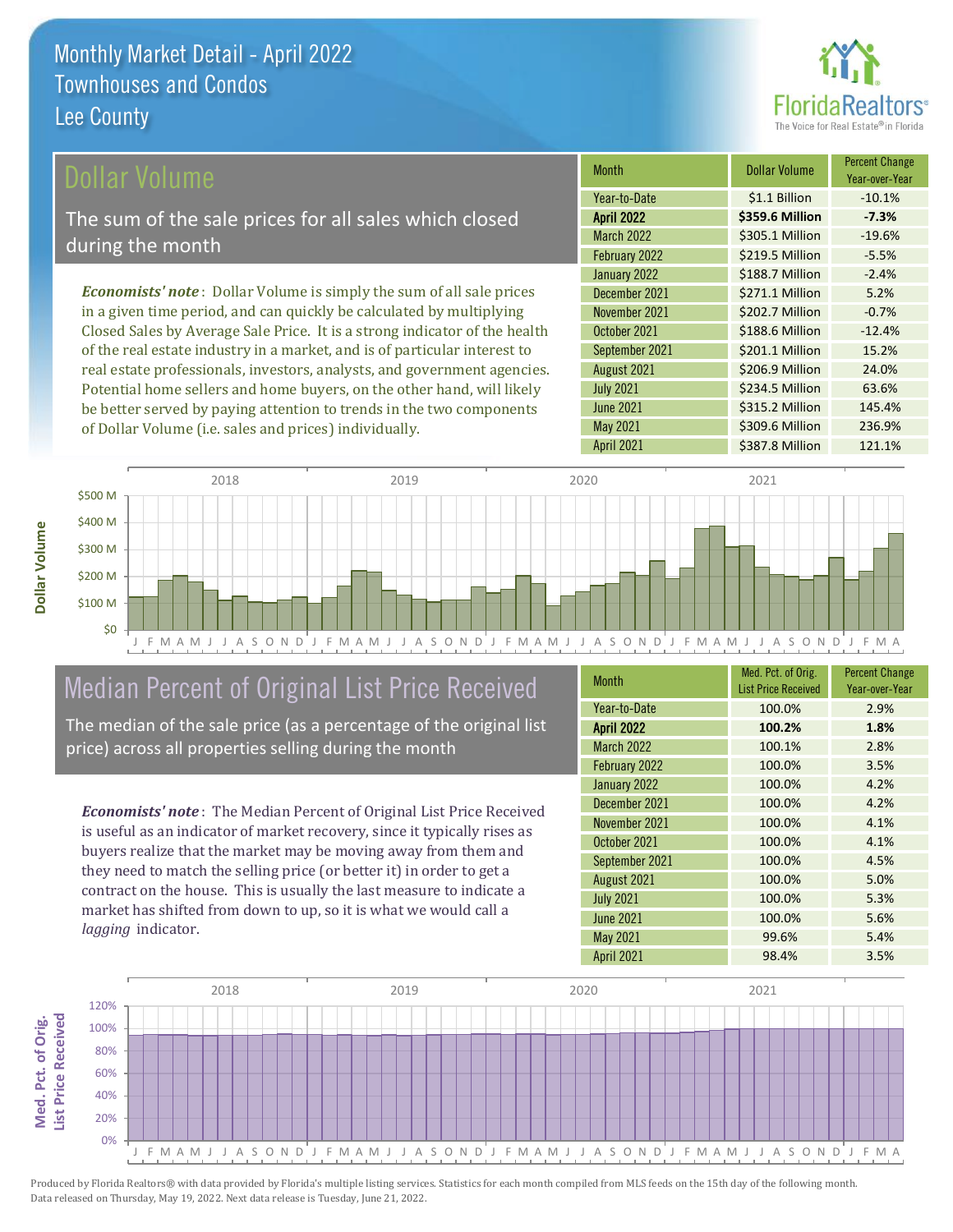

## Median Time to Contract

The median number of days between the listing date and contract date for all Closed Sales during the month

*Economists' note* : Like Time to Sale, Time to Contract is a measure of the length of the home selling process calculated for sales which closed during the month. The difference is that Time to Contract measures the number of days between the initial listing of a property and the signing of the contract which eventually led to the closing of the sale. When the gap between Median Time to Contract and Median Time to Sale grows, it is usually a sign of longer closing times and/or declining numbers of cash sales.

| <b>Month</b>      | <b>Median Time to</b><br>Contract | <b>Percent Change</b><br>Year-over-Year |
|-------------------|-----------------------------------|-----------------------------------------|
| Year-to-Date      | 8 Days                            | $-77.1%$                                |
| <b>April 2022</b> | 7 Days                            | $-69.6%$                                |
| <b>March 2022</b> | 8 Days                            | $-77.1%$                                |
| February 2022     | 8 Days                            | $-83.0%$                                |
| January 2022      | 10 Days                           | $-78.3%$                                |
| December 2021     | 11 Days                           | $-76.1%$                                |
| November 2021     | 9 Days                            | $-80.4%$                                |
| October 2021      | 10 Days                           | $-81.1%$                                |
| September 2021    | 10 Days                           | $-85.1%$                                |
| August 2021       | 13 Days                           | $-80.9%$                                |
| <b>July 2021</b>  | 11 Days                           | $-86.1%$                                |
| <b>June 2021</b>  | 14 Days                           | $-81.3%$                                |
| May 2021          | 15 Days                           | $-72.7%$                                |
| April 2021        | 23 Days                           | $-48.9%$                                |



## Median Time to Sale

**Median Time to** 

**Median Time to** 

The median number of days between the listing date and closing date for all Closed Sales during the month

*Economists' note* : Time to Sale is a measure of the length of the home selling process, calculated as the number of days between the initial listing of a property and the closing of the sale. *Median* Time to Sale is the amount of time the "middle" property selling this month was on the market. That is, 50% of homes selling this month took *less* time to sell, and 50% of homes took *more* time to sell. Median Time to Sale gives a more accurate picture than Average Time to Sale, which can be skewed upward by small numbers of properties taking an abnormally long time to sell.

| <b>Month</b>      | <b>Median Time to Sale</b> | <b>Percent Change</b><br>Year-over-Year |
|-------------------|----------------------------|-----------------------------------------|
| Year-to-Date      | 46 Days                    | $-37.0%$                                |
| <b>April 2022</b> | 46 Days                    | $-25.8%$                                |
| March 2022        | 45 Days                    | $-36.6%$                                |
| February 2022     | 42 Days                    | $-48.1%$                                |
| January 2022      | 51 Days                    | $-38.6%$                                |
| December 2021     | 47 Days                    | $-42.7%$                                |
| November 2021     | 44 Days                    | $-47.6%$                                |
| October 2021      | 48 Days                    | $-47.8%$                                |
| September 2021    | 49 Days                    | $-51.5%$                                |
| August 2021       | 52 Days                    | $-50.9%$                                |
| <b>July 2021</b>  | 50 Days                    | $-57.3%$                                |
| <b>June 2021</b>  | 55 Days                    | $-50.9%$                                |
| <b>May 2021</b>   | 58 Days                    | $-40.2%$                                |
| April 2021        | 62 Days                    | $-27.1%$                                |

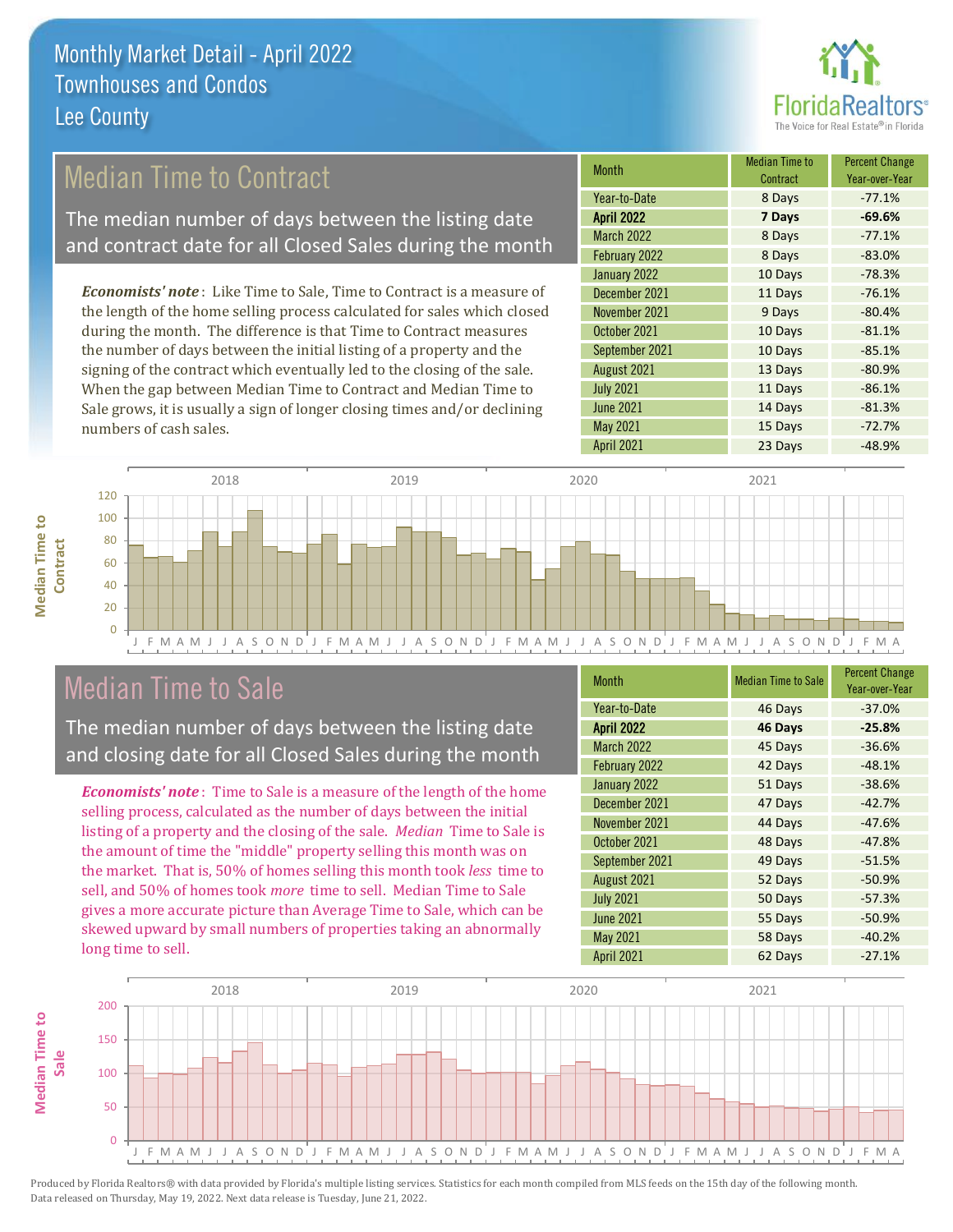distressed properties for sale.



| <b>New Pending Sales</b>                                                       | <b>Month</b>      | <b>New Pending Sales</b> | <b>Percent Change</b><br>Year-over-Year |
|--------------------------------------------------------------------------------|-------------------|--------------------------|-----------------------------------------|
|                                                                                | Year-to-Date      | 3,235                    | $-32.6%$                                |
| The number of listed properties that went under                                | <b>April 2022</b> | 815                      | $-23.5%$                                |
| contract during the month                                                      | <b>March 2022</b> | 890                      | $-31.7%$                                |
|                                                                                | February 2022     | 761                      | $-41.3%$                                |
|                                                                                | January 2022      | 769                      | $-32.2%$                                |
| <b>Economists' note</b> : Because of the typical length of time it takes for a | December 2021     | 594                      | $-16.8%$                                |
| sale to close, economists consider Pending Sales to be a decent                | November 2021     | 660                      | $-14.8%$                                |
| indicator of potential future Closed Sales. It is important to bear in         | October 2021      | 692                      | $-23.4%$                                |
| mind, however, that not all Pending Sales will be closed successfully.         | September 2021    | 603                      | $-25.8%$                                |
| So, the effectiveness of Pending Sales as a future indicator of Closed         | August 2021       | 661                      | $-19.6%$                                |
| Sales is susceptible to changes in market conditions such as the               | <b>July 2021</b>  | 661                      | $-3.4%$                                 |



# New Listings

The number of properties put onto the market during the month

availability of financing for homebuyers and the inventory of

*Economists' note* : New Listings tend to rise in delayed response to increasing prices, so they are often seen as a lagging indicator of market health. As prices rise, potential sellers raise their estimations of value—and in the most recent cycle, rising prices have freed up many potential sellers who were previously underwater on their mortgages. Note that in our calculations, we take care to not include properties that were recently taken off the market and quickly relisted, since these are not really *new* listings.

| <b>Month</b>      | <b>New Listings</b> | <b>Percent Change</b><br>Year-over-Year |
|-------------------|---------------------|-----------------------------------------|
| Year-to-Date      | 3,433               | 1.2%                                    |
| <b>April 2022</b> | 943                 | 16.3%                                   |
| <b>March 2022</b> | 936                 | 1.3%                                    |
| February 2022     | 785                 | 0.9%                                    |
| January 2022      | 769                 | $-12.4%$                                |
| December 2021     | 525                 | $-9.8%$                                 |
| November 2021     | 626                 | $-9.5%$                                 |
| October 2021      | 628                 | $-19.7%$                                |
| September 2021    | 596                 | $-13.7%$                                |
| August 2021       | 598                 | $-14.3%$                                |
| <b>July 2021</b>  | 610                 | $-7.3%$                                 |
| <b>June 2021</b>  | 707                 | 3.1%                                    |
| May 2021          | 716                 | $-1.6%$                                 |
| <b>April 2021</b> | 811                 | 87.3%                                   |

April 2021 1,065 199.2%

June 2021 **776** 7.2% May 2021 899 55.8%



Produced by Florida Realtors® with data provided by Florida's multiple listing services. Statistics for each month compiled from MLS feeds on the 15th day of the following month. Data released on Thursday, May 19, 2022. Next data release is Tuesday, June 21, 2022.

**New Listings**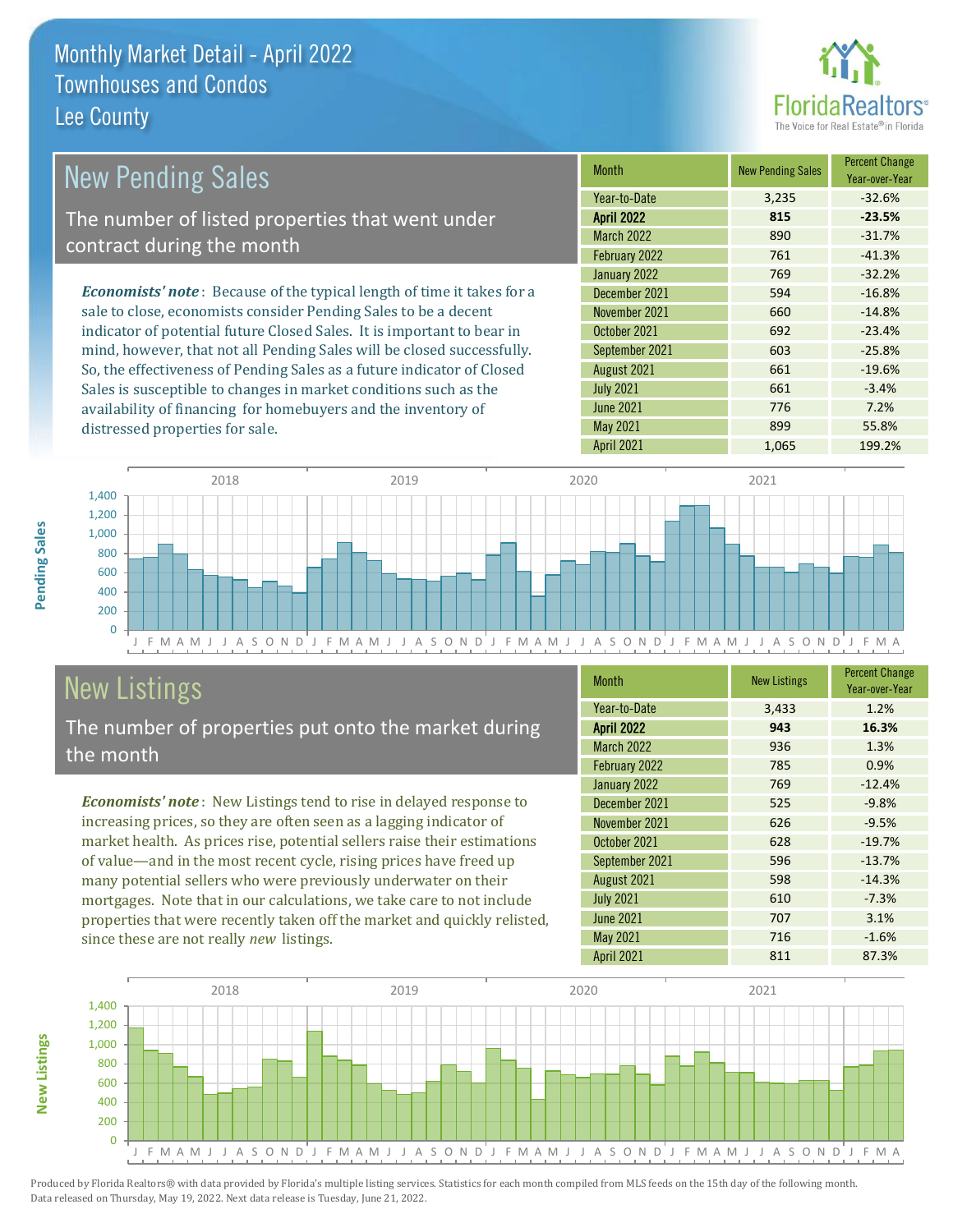

# *Economists' note* : There are a number of ways to define and calculate Inventory (Active Listings) The number of property listings active at the end of the month

Inventory. Our method is to simply count the number of active listings on the last day of the month, and hold this number to compare with the same month the following year. Inventory rises when New Listings are outpacing the number of listings that go off-market (regardless of whether they actually sell). Likewise, it falls when New Listings aren't keeping up with the rate at which homes are going off-market.

| <b>Month</b>             | Inventory | <b>Percent Change</b><br>Year-over-Year |
|--------------------------|-----------|-----------------------------------------|
| <b>YTD (Monthly Avg)</b> | 543       | $-52.3%$                                |
| <b>April 2022</b>        | 690       | $-16.8%$                                |
| <b>March 2022</b>        | 563       | $-34.6%$                                |
| February 2022            | 483       | $-61.1%$                                |
| January 2022             | 436       | $-73.1%$                                |
| December 2021            | 440       | $-76.7%$                                |
| November 2021            | 481       | $-76.6%$                                |
| October 2021             | 490       | $-77.5%$                                |
| September 2021           | 558       | $-76.2%$                                |
| August 2021              | 535       | $-78.0%$                                |
| <b>July 2021</b>         | 564       | $-78.4%$                                |
| <b>June 2021</b>         | 574       | $-78.4%$                                |
| <b>May 2021</b>          | 607       | $-78.5%$                                |
| <b>April 2021</b>        | 829       | $-72.1%$                                |



## Months Supply of Inventory

An estimate of the number of months it will take to deplete the current Inventory given recent sales rates

*Economists' note* : MSI is a useful indicator of market conditions. The benchmark for a balanced market (favoring neither buyer nor seller) is 5.5 months of inventory. Anything higher is traditionally a buyers' market, and anything lower is a sellers' market. There is no single accepted way of calculating MSI. A common method is to divide current Inventory by the most recent month's Closed Sales count, but this count is a usually poor predictor of future Closed Sales due to seasonal cycles. To eliminate seasonal effects, we use the 12-month average of monthly Closed Sales instead.

| <b>Month</b>             | <b>Months Supply</b> | <b>Percent Change</b><br>Year-over-Year |
|--------------------------|----------------------|-----------------------------------------|
| <b>YTD (Monthly Avg)</b> | 0.8                  | $-52.9%$                                |
| <b>April 2022</b>        | 1.0                  | $-9.1%$                                 |
| <b>March 2022</b>        | 0.8                  | $-38.5%$                                |
| February 2022            | 0.6                  | $-68.4%$                                |
| January 2022             | 0.6                  | $-76.9%$                                |
| December 2021            | 0.6                  | $-80.0%$                                |
| November 2021            | 0.6                  | $-82.4%$                                |
| October 2021             | 0.6                  | $-83.8%$                                |
| September 2021           | 0.7                  | $-83.3%$                                |
| August 2021              | 0.6                  | $-86.7%$                                |
| <b>July 2021</b>         | 0.7                  | $-85.7%$                                |
| <b>June 2021</b>         | 0.7                  | $-86.0%$                                |
| May 2021                 | 0.8                  | $-84.6%$                                |
| <b>April 2021</b>        | 1.1                  | $-78.4%$                                |

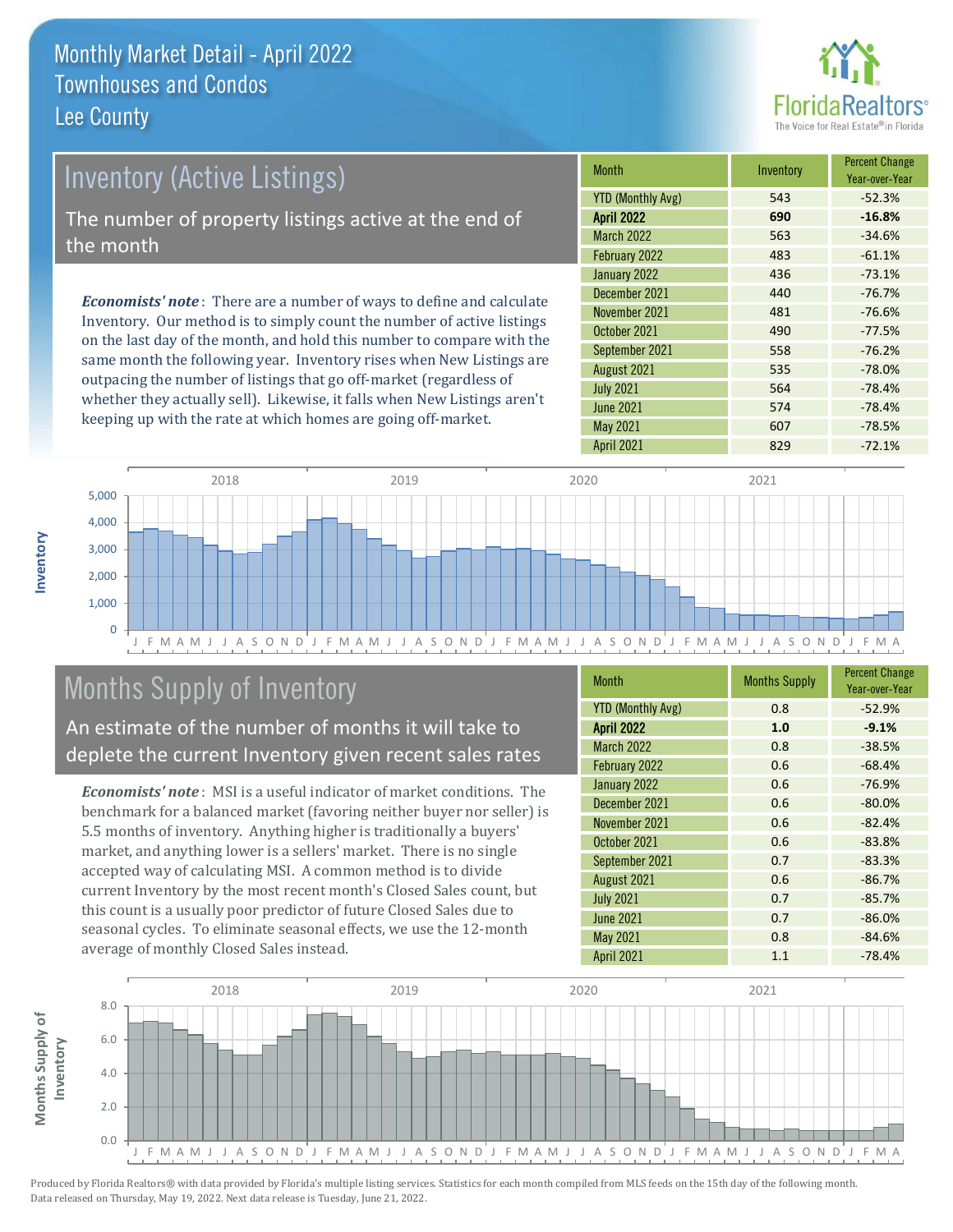

Year-over-Year

#### \$100,000 - \$149,999 31 -78.6% Sale Price Closed Sales Percent Change Less than \$50,000 0 0 N/A  $$50,000 - $99,999$  4 -87.5% \$150,000 - \$199,999 58 -73.8% \$200,000 - \$249,999 107 -52.7% \$400,000 - \$599,999 194 67.2% \$600,000 - \$999,999 69 -14.8% *Economists' note:* Closed Sales are one of the simplest—yet most important—indicators for the residential real estate market. When comparing Closed Sales across markets of different sizes, we recommend comparing the percent changes in sales rather than the number of sales. Closed Sales (and many other market metrics) are affected by seasonal cycles, so actual trends are more accurately represented by year-over-year changes (i.e. comparing a month's sales to the amount of sales in the same month in the previous year), rather  $$250,000 - $299,999$  98 -29.5% \$300,000 - \$399,999 213 14.5% Closed Sales by Sale Price The number of sales transactions which closed during the month



### Median Time to Contract by Sale Price The median number of days between the listing date and contract date for all Closed Sales during the month

*Economists' note* : Like Time to Sale, Time to Contract is a measure of the length of the home selling process calculated for sales which closed during the month. The difference is that Time to Contract measures the number of days between the initial listing of a property and the signing of the contract which eventually led to the closing of the sale. When the gap between Median Time to Contract and Median Time to Sale grows, it is usually a sign of longer closing times and/or declining numbers of cash sales.

| <b>Sale Price</b>     | <b>Median Time to</b><br>Contract | <b>Percent Change</b><br>Year-over-Year |
|-----------------------|-----------------------------------|-----------------------------------------|
| Less than \$50,000    | (No Sales)                        | N/A                                     |
| $$50,000 - $99,999$   | 17 Days                           | $-58.5%$                                |
| $$100,000 - $149,999$ | 8 Days                            | $-72.4%$                                |
| \$150,000 - \$199,999 | 8 Days                            | $-55.6%$                                |
| \$200,000 - \$249,999 | 7 Days                            | $-66.7%$                                |
| \$250,000 - \$299,999 | 6 Days                            | $-40.0%$                                |
| \$300,000 - \$399,999 | 6 Days                            | $-62.5%$                                |
| \$400,000 - \$599,999 | 7 Days                            | $-78.8%$                                |
| \$600,000 - \$999,999 | 7 Days                            | $-87.0%$                                |
| \$1,000,000 or more   | 6 Days                            | $-93.5%$                                |



Produced by Florida Realtors® with data provided by Florida's multiple listing services. Statistics for each month compiled from MLS feeds on the 15th day of the following month. Data released on Thursday, May 19, 2022. Next data release is Tuesday, June 21, 2022.

**Median Time to Contract**

**Median Time to Contract**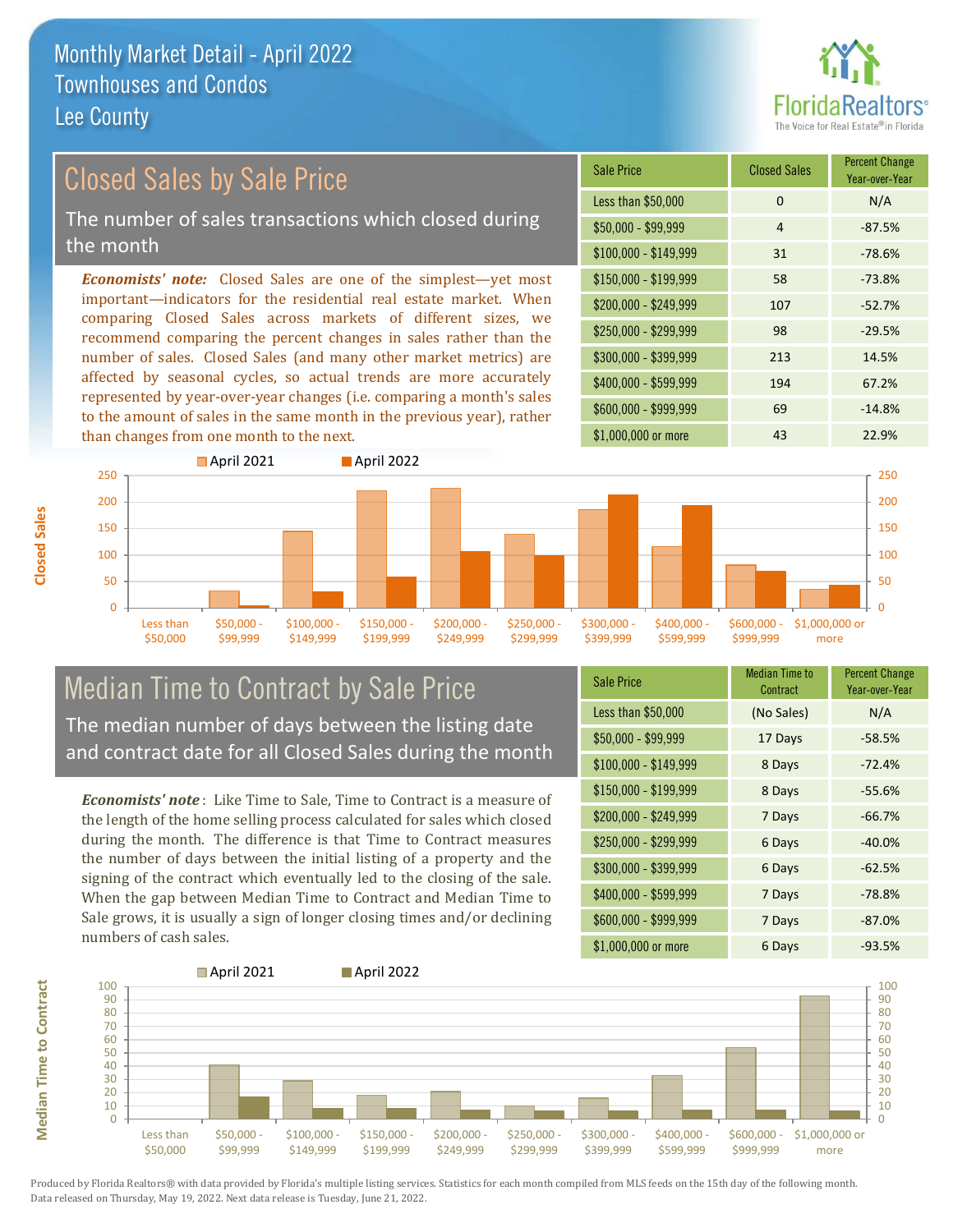

# New Listings by Initial Listing Price

The number of properties put onto the market during the month

*Economists' note:* New Listings tend to rise in delayed response to increasing prices, so they are often seen as a lagging indicator of market health. As prices rise, potential sellers raise their estimations of value—and in the most recent cycle, rising prices have freed up many potential sellers who were previously underwater on their mortgages. Note that in our calculations, we take care to not include properties that were recently taken off the market and quickly relisted, since these are not really *new* listings.

| <b>Initial Listing Price</b> | <b>New Listings</b> | <b>Percent Change</b><br>Year-over-Year |
|------------------------------|---------------------|-----------------------------------------|
| Less than \$50,000           | 0                   | $-100.0%$                               |
| $$50,000 - $99,999$          | 6                   | $-78.6%$                                |
| $$100,000 - $149,999$        | 25                  | $-67.9%$                                |
| $$150,000 - $199,999$        | 46                  | $-71.1%$                                |
| \$200,000 - \$249,999        | 100                 | $-40.8%$                                |
| $$250,000 - $299,999$        | 160                 | 40.4%                                   |
| \$300,000 - \$399,999        | 226                 | 91.5%                                   |
| \$400,000 - \$599,999        | 200                 | 170.3%                                  |
| \$600,000 - \$999,999        | 123                 | 151.0%                                  |
| \$1,000,000 or more          | 57                  | 200.0%                                  |



#### Inventory by Current Listing Price The number of property listings active at the end of the month

*Economists' note* : There are a number of ways to define and calculate Inventory. Our method is to simply count the number of active listings on the last day of the month, and hold this number to compare with the same month the following year. Inventory rises when New Listings are outpacing the number of listings that go off-market (regardless of whether they actually sell). Likewise, it falls when New Listings aren't keeping up with the rate at which homes are going off-market.

| <b>Current Listing Price</b> | Inventory | <b>Percent Change</b><br>Year-over-Year |
|------------------------------|-----------|-----------------------------------------|
| Less than \$50,000           | $\Omega$  | $-100.0%$                               |
| $$50,000 - $99,999$          | 3         | $-93.9%$                                |
| $$100,000 - $149,999$        | 17        | $-83.8%$                                |
| $$150,000 - $199,999$        | 28        | $-73.3%$                                |
| \$200,000 - \$249,999        | 58        | $-57.7%$                                |
| \$250,000 - \$299,999        | 104       | $-13.3%$                                |
| \$300,000 - \$399,999        | 149       | 43.3%                                   |
| \$400,000 - \$599,999        | 161       | 117.6%                                  |
| \$600,000 - \$999,999        | 111       | 27.6%                                   |
| \$1,000,000 or more          | 59        | 37.2%                                   |



Produced by Florida Realtors® with data provided by Florida's multiple listing services. Statistics for each month compiled from MLS feeds on the 15th day of the following month. Data released on Thursday, May 19, 2022. Next data release is Tuesday, June 21, 2022.

**Inventory**